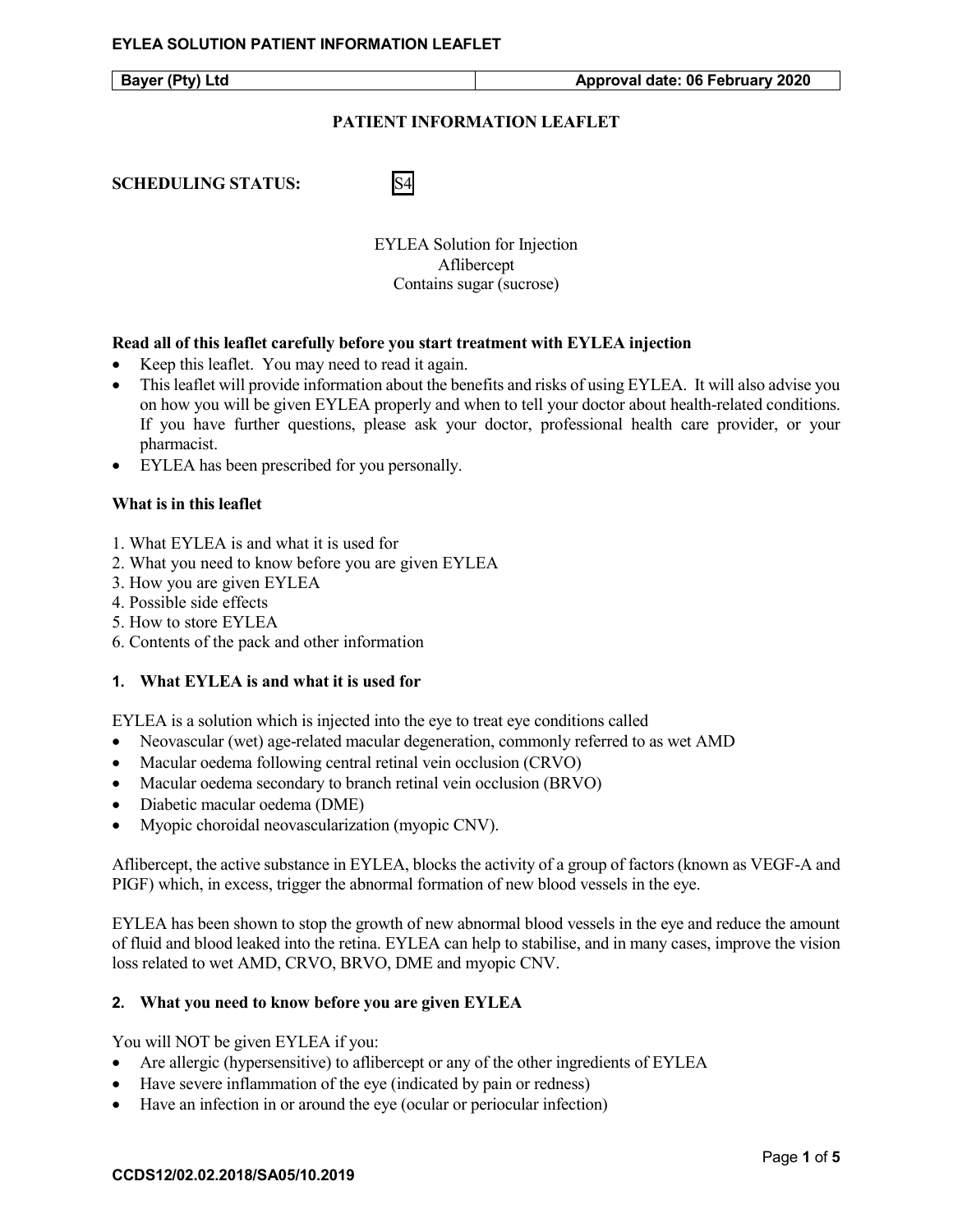Are pregnant or are breastfeeding your baby.

## **Warnings and precautions**

Take special care with EYLEA.

- Injection with EYLEA may trigger an increase in eye pressure (intraocular pressure), in some patients, within 60 minutes of the injection. Your doctor may monitor this after each injection. If you have glaucoma, please tell your doctor.
- Injections into the eye, including those with EYLEA, have been associated with an infection of the eye (endophthalmitis). Such an infection may be associated with eye pain or increased discomfort, worsening eye redness, blurred or decreased vision, and increased sensitivity to light. Please contact your doctor immediately if you develop any such signs or symptoms, because it is important to have any symptoms diagnosed and treated as soon as possible.
- Patients with kidney and/or liver malfunction: Available data do not suggest a need for a dose adjustment with EYLEA if you suffer from hepatic and/or renal impairment (liver and/or kidney problems).

## **Pregnancy and Breastfeeding**

EYLEA should not be given to women who are pregnant. If you are pregnant or planning to become pregnant, discuss this with your doctor before treatment with EYLEA. Women of childbearing potential should use effective contraception during treatment and for at least 3 months after the last intravitreal injection of EYLEA.

You should not breastfeed your baby if you are being treated with EYLEA. Ask your doctor for advice before starting EYLEA treatment.

## **Other medicines with EYLEA**

If you are using or have used recently any other medicines, including complementary or traditional medicines, the use of EYLEA with these medicines may cause undesirable interactions. Please consult your doctor, pharmacist or other healthcare professional for advice.

### **Driving or using machines**

After your injection with EYLEA you may experience some visual disturbances. Do not drive or use machinery as long as these last.

### **Important information about some of the ingredients of EYLEA:**

If you have been told by your doctor that you have an intolerance to some sugars, contact your doctor before being given EYLEA.

# **3. How you are given EYLEA**

EYLEA is intended for injection into the eye.

You will not be expected to give yourself EYLEA. It will be given to you by a person who is qualified to do so. EYLEA will be injected under aseptic (clean and sterile) conditions. Before the injection your doctor will use disinfectant eyewash to clean your eye carefully to prevent infection. Your doctor will also give you a local anaesthetic to reduce or prevent any pain you might have with the injection.

### **If a dose of EYLEA is missed**

Make a new appointment for an examination and injection.

### **Stopping treatment with EYLEA**

Your doctor will determine when to stop treatment with EYLEA.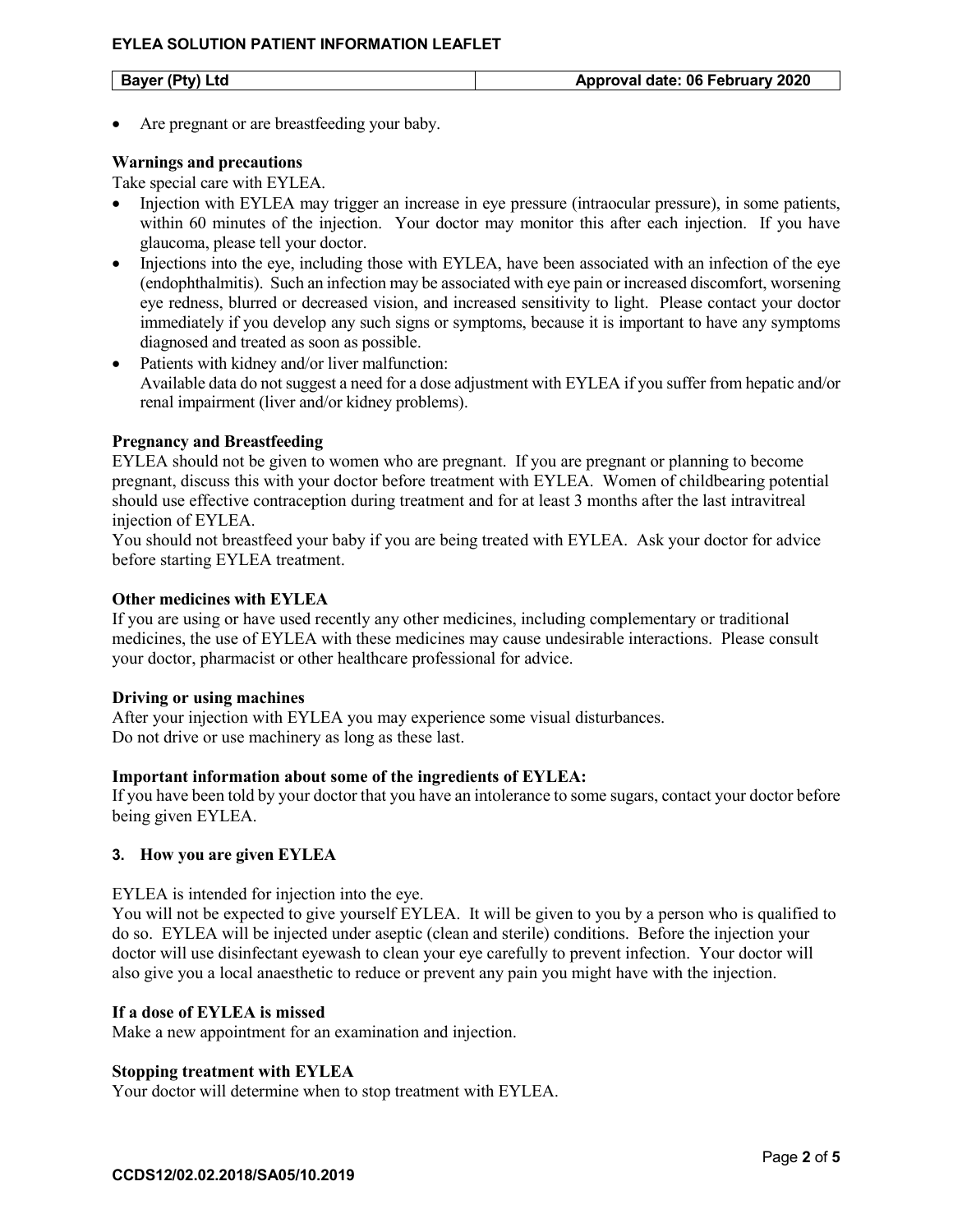## **EYLEA SOLUTION PATIENT INFORMATION LEAFLET**

If you have any further questions on the use of this product, ask your doctor.

## **4. Possible side effects**

## EYLEA can cause side effects.

Not all side effects reported for EYLEA are included in this leaflet. Should your general health worsen or if you experience any untoward effects after you are given EYLEA, please consult your doctor, pharmacist or other healthcare professional for advice.

With administration of EYLEA, there may be some side effects due to the injection procedure. Some of these may be serious and include infection or inflammation inside the eye (endophthalmitis), decreased sharpness of vision (retinal detachment, clouding of the lens due to injury (traumatic cataract), clouding of the lens due to other reasons (cataract), detachment of the gel-like substance inside the eye from the retina (vitreous detachment) and increase of pressure inside the eye (increased intraocular pressure).

The following is a list of the most frequent side effects:

## Frequent side effects

- increase in eye pressure (intraocular pressure increased)
- moving spots in vision (vitreous floaters)
- detachment of the vitreous (the gel-like substance inside the eye) from the retina (vitreous detachment)
- decreased sharpness of vision (retinal pigment epithelial tear\*, detachment of the retinal pigment epithelium)
- certain forms of clouding of the lens (cataract, cortical cataract, nuclear cataract, subcapsular cataract)
- damage to the front layer of the eyeball (corneal erosion, corneal abrasion, punctate keratitis)
- blurred vision
- injection site pain
- a feeling of having something in the eye (foreign body sensation in eyes)
- increased tear production (increased lacrimation)
- swelling of the eyelid (eyelid oedema)
- bleeding at the injection site (injection site haemorrhage)
- redness of the eye (conjunctival hyperaemia, ocular hyperaemia)
- deterioration of eyesight.

\*) Conditions known to be associated with wet AMD; observed in wet AMD patients only.

### Less frequent side effects

- detachment or tear of one of the layers in the back of the eye
- bleeding in the eye (vitreous haemorrhage)
- infection or inflammation inside the eye (endophthalmitis)
- allergic reactions (hypersensitivity)
- inflammation in the iris of the eye (iritis)
- inflammation of certain parts of the eye (uveitis, iridocyclitis, anterior chamber flare)
- a certain form of clouding of the lens (lenticular opacities)
- damage of the front layer of the eyeball (corneal epithelium defect)
- swelling of the front layer of the eyeball (corneal oedema)
- clouding of the lens due to injury (cataract traumatic)
- inflammation of a certain part of the eye (vitritis)
- pus in the eye (hypopyon)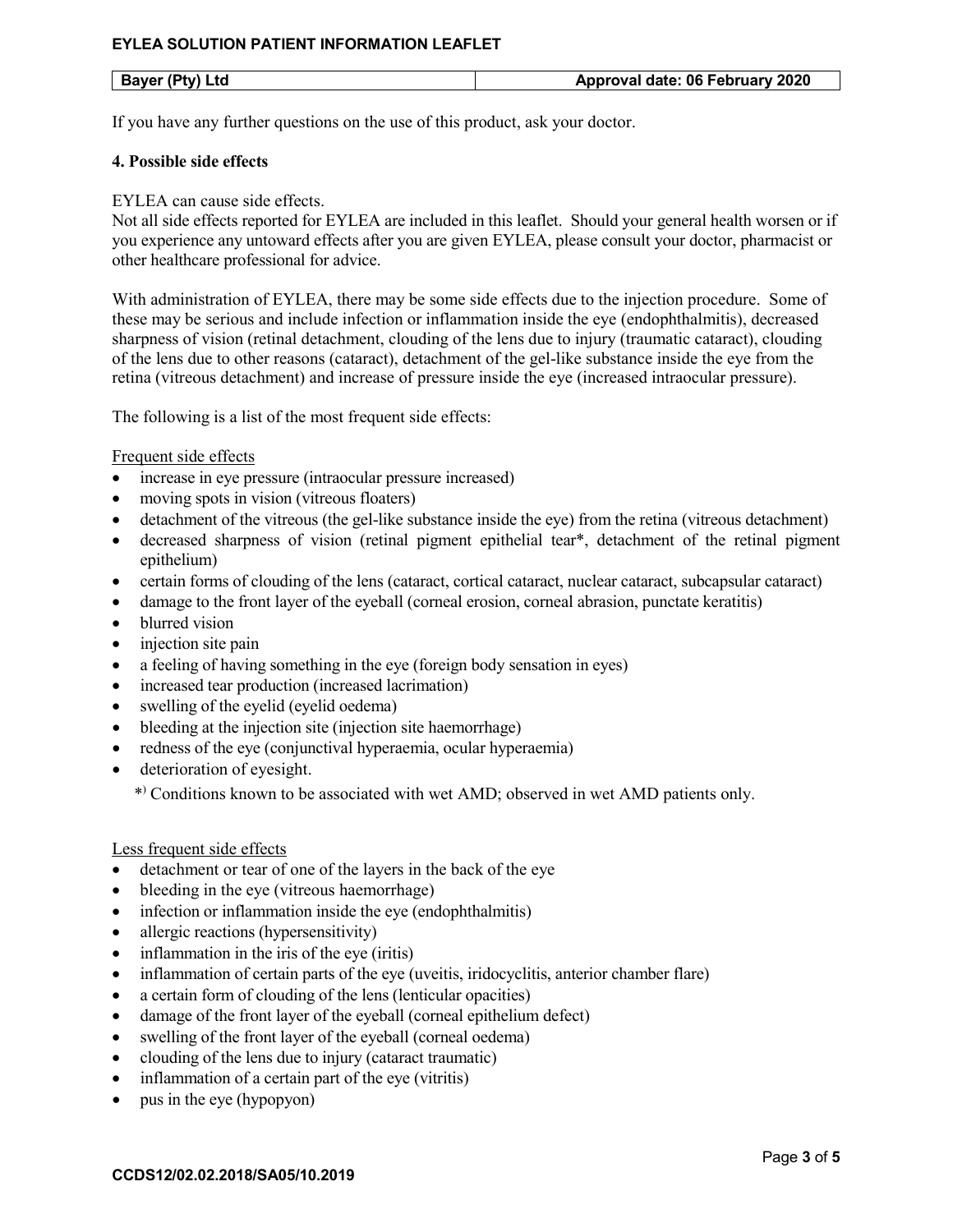## **EYLEA SOLUTION PATIENT INFORMATION LEAFLET**

| Approval date: 06 February 2020<br>Bayer (Pty) Ltd |
|----------------------------------------------------|
|----------------------------------------------------|

- bloodshot eye caused by bleeding from small blood vessels in the outer layers of the eye (conjunctival haemorrhage)
- eye pain
- blindness.

There is potential risk of arterial thromboembolic (blood clotting) events such as heart attacks or stroke following injection of EYLEA into the eye.

There is a possibility for an immune reaction (formation of antibodies) with EYLEA.

If any of the side effects gets serious, or if you notice any side effects not listed in this leaflet, please tell your doctor.

# **Reporting of side effects**

If you get side effects, talk to your doctor. This includes any possible side effects not listed in this leaflet. You can also report side effects to SAHPRA via the "**6.04 Adverse Drug Reaction Reporting Form**", found online under SAHPRA's publications: [https://www.sahpra.org.za/Publications/Index/8.](https://www.sahpra.org.za/Publications/Index/8) By reporting side effects, you can help provide more information on the safety of EYLEA.

# **5. How to store EYLEA**

Keep all medicines out of the reach and sight of children.

Store in a refrigerator (2 °C to 8 °C). Do not freeze. Any unused or excess solution should be discarded in accordance with local requirements.

Prior to usage, the unopened prefilled syringe/vial may be stored at room temperature (25 °C) for up to 24 hours. Keep the prefilled syringe/vial in its outer carton in order to protect from light.

### **6. Contents of the pack and other information**

### **What EYLEA contains:**

Active substance: The active substance is aflibercept.

The other ingredients are: Polysorbate 20, sodium phosphate monobasic monohydrate, sodium phosphate dibasic heptahydrate, sodium chloride, sucrose, water for injection. Contains sugar: sucrose.

# **What EYLEA looks like and contents of the pack**

EYLEA is a sterile, clear, colourless to pale yellow solution for injection which has no visible particulate matter.

# *For prefilled syringes*

Each carton includes a sealed blister pack with a sterile 1 ml colourless pre-filled type I glass syringe, containing an extractable volume of 90 microlitre solution for injection, sealed with bromobutyl gray fluoropolymer elastomeric plunger stopper siliconised with silicone oil and a tamper-evident bromobutyl gray elastomeric tip cap that is part of a closure system with Luer lock adaptor. The syringe has a preattached plunger rod and a finger plate.

# *For Vials:*

Each carton includes a type I; 2 ml colourless glass vial containing an extractable volume of 100 microlitre solution for injection with butyl gray fluoropolymer coated elastomeric rubber stopper with an aluminium crimp seal with a coloured polypropylene button , and an 18 G filter needle.

# **Holder of Certificate of Registration**